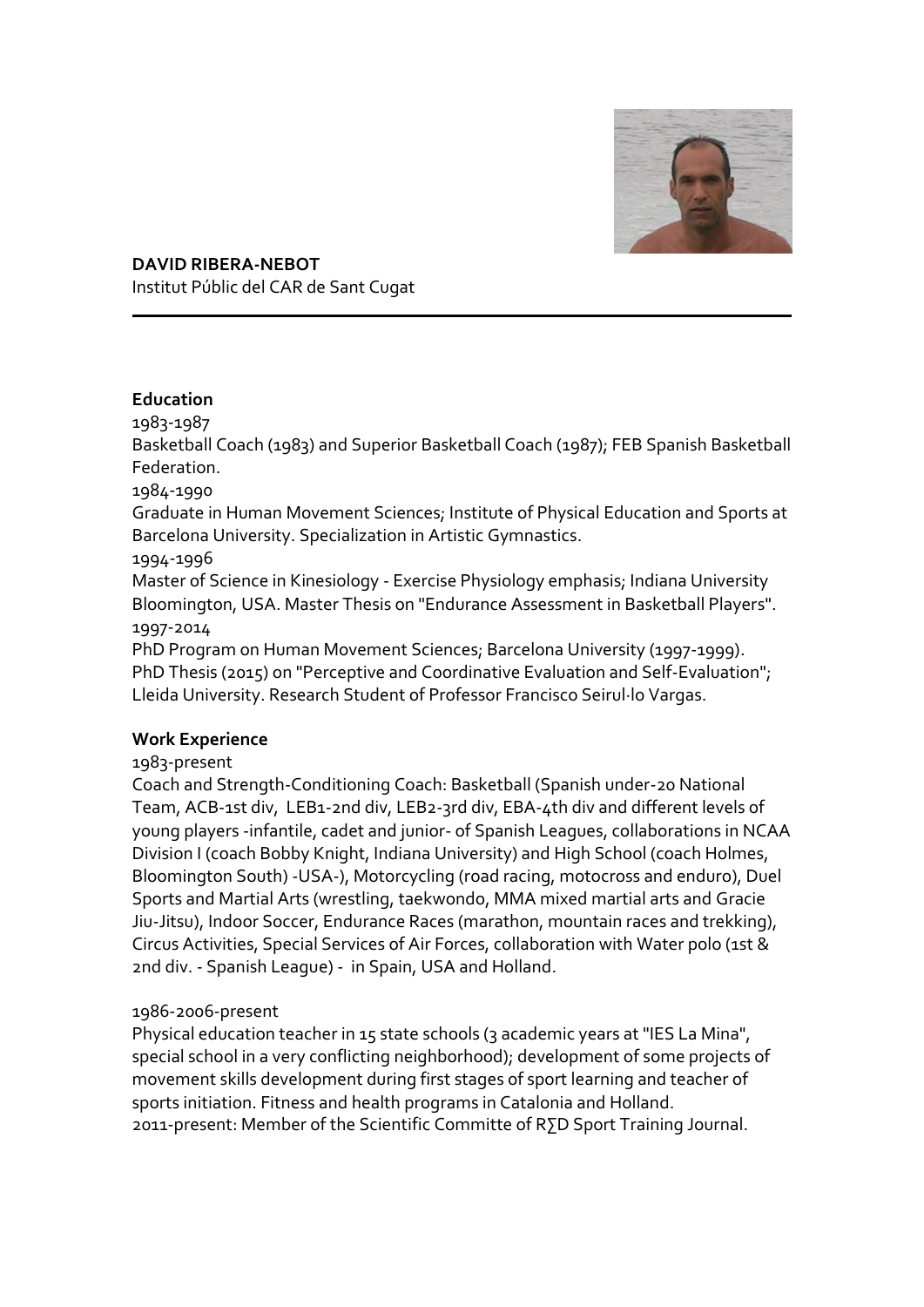### **Teaching Activity**

1988-present

Research student (1988-90) and collaborator of the emeritus professor Francisco Seirul·lo Vargas in some projects on movement sciences.

Lecturer on sport training in some conferences and teaching some courses. 2009-present

Senior Teacher of sport training and applied sciences in the Sports Performance Institute at Sant Cugat (Barcelona).

2011-present

Visiting Lecturer at the Faculty of Education, University of Lleida.

### **Publications**

1987:Team Publication (with Kaifer F and Rojo J) of the book "Fundamentals of Basketball"/ 1992: Research report in one chapter of the book "Psychology Course" (UB) / 1998: One chapter of the book "Sport training for children and adolescents" (Institute of Sports, Canarias) / Technical review of the book -translated from Russian- "Training in Extreme Conditions" / 1987-present: Some articles in journals on movement and sport sciences / 2015: Team Publication (with Reverter-Masià and Picó-Benet) of "Fundamentos de Francisco Seirul·lo Vargas para la Educación Motriz".

## **Research**

1988: Research Award "Gymnos 1988" -physical education universities of Spain / 1990: National University Studies Award (Ministry of Education and Science) / 1994-1996: Research with the Indiana University Basketball Team (coached by Bob Knight) and with the Bloomington High School South (coached by J.R. Holmes). Human Performance Departments of Indiana University Bloomington / 1998-2000 and 2003- 2004: Interdisciplinary research on education in the high school "IES La Mina". 1986-present: Some collaborative research projects on PE and sports training.

### **Permanent Education**

-Study-Stage on Functional Assessment and Training of Athletes at the Federal School of Gymnastics MACOLIN (Switzerland) and at the Istituto di Scienza dello Sport -CONI- (Italy); 1991. / -Experiences in the Human Performance Labs of Indiana University at Bloomington; 1994-1996. Neuromuscular Functions, Cardio-Respiratory and Metabolic Exercise Responses-Adaptations, Biomechanical Analysis, and Integrative Performance Evaluation of Athletes. / -Attendance to several conferences during 5 years of university studies (1984-1990) and selected attendance to listen special professors in conferences and courses - since 1991.